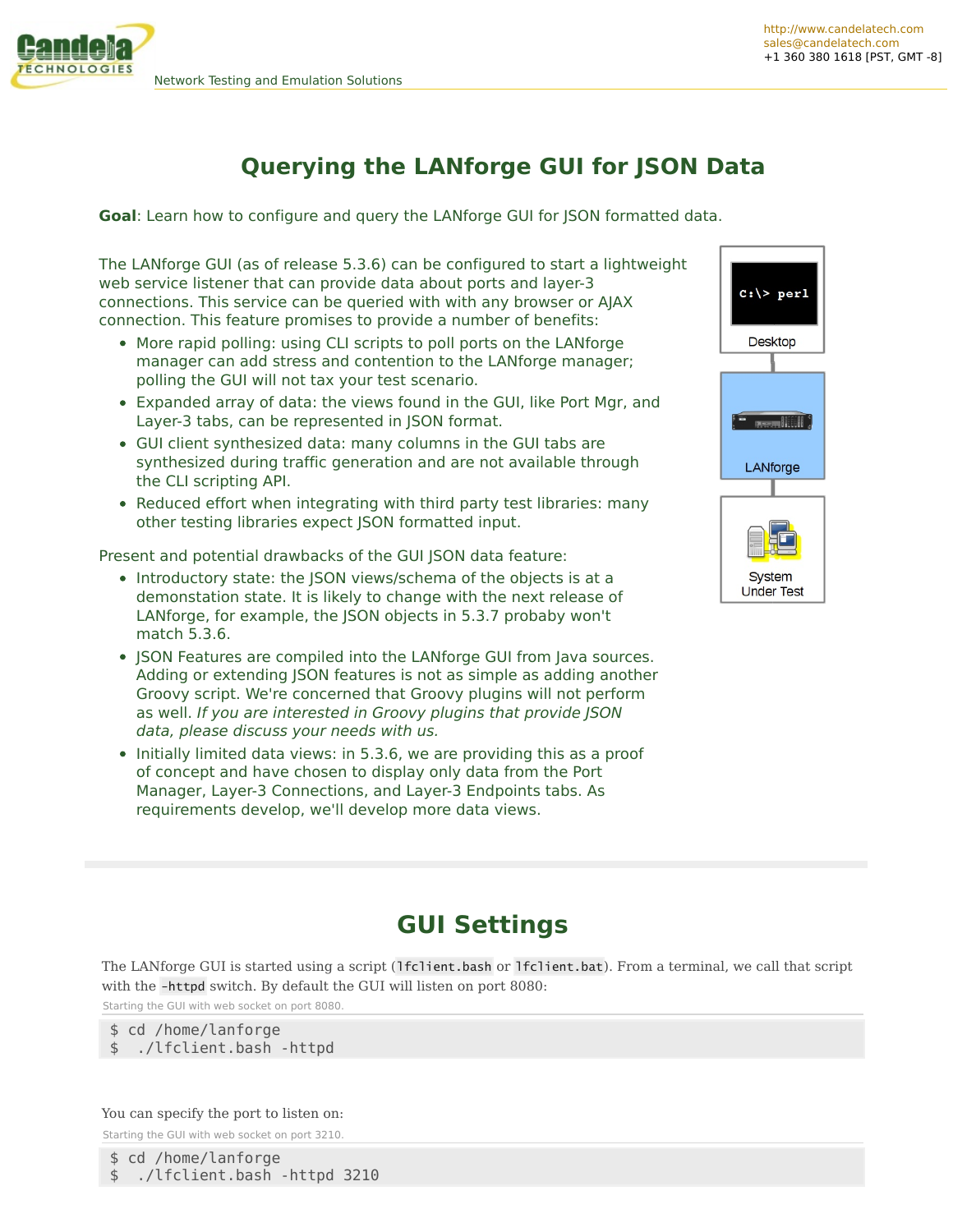There is not a graphical gui preference to set for the feature at this time.

# **Example Query**

### **Status**

From the terminal we can query the port to find a basic message from the GUI:

```
$ curl -sqv http://localhost:8080/
  Trying :: 1...* Connected to localhost (::1) port 8080 (#0)
> GET / HTTP/1.1
> Host: localhost:8080
> User-Agent: curl/7.47.0
> Accept: */*
>< HTTP/1.1 200 OK
< Content-Type: application/json
< Date: Tue, 2 May 2017 21:22:57 GMT
< Connection: keep-alive
< Content-Length: 461
\leq* Connection #0 to host localhost left intact
"text":"These urls are presently available",
"mappings": {"":"(This page) Provides status and configuration.", "/Port/Index":"List of ports in
                                                                                                  \rightarrowш
```
### **Parsing Results**

JSON formatted text is pretty difficult to read, so you might like to know two different utilities that can help you look at it: jq and jsonlint.

 $\mathbf{H}$ 

### **Installing and using jq**

On Fedora, install jq:

\$ sudo dnf install -y jq

On Ubuntu, install jq:

\$ sudo apt install -y jq

Now we can perform a query:

```
$ curl -sq http://localhost:8080/ | jq
\sqrt{2}{
   "handler": "candela.lanforge.HttpStatus"
 },
 {
   "uri": ""
 },
 {
   "text": "These urls are presently available"
 },
 {
   "mappings": {
     "": "(This page) Provides status and configuration.",
     "/Port/Index": "List of ports in the PortManager tab.",
     "/PortTab": "List of ports in the PortManager tab.",
     "/Layer3/Calc": "Show Layer3 Endpoint calculations",
     "/Port/Calc": "Show port calculations.",
     "/Layer3/Index": "List of ports in the Layer3 tab",
     "/": "(This page) Provides status and configuration."
   }
 }
]
```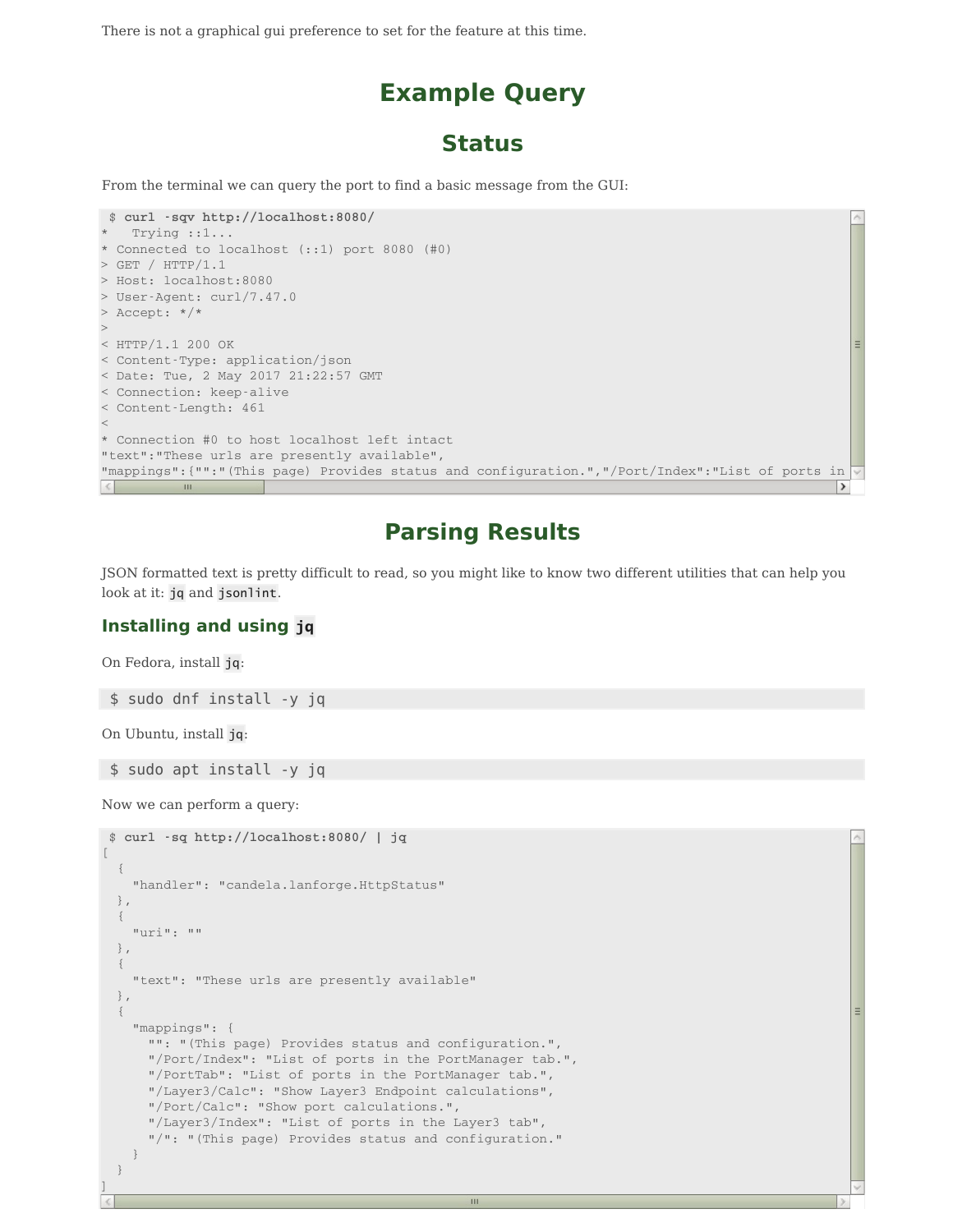### **Validating with jsonlint**

On Fedora, install php-jsonlint:

\$ sudo dnf install -y php-jsonlint

On Ubuntu, install jsonlint:

\$ sudo apt install -y jsonlint

Running jsonlint-php is not nearly as exciting:

```
$ curl -sq http://localhost:8080/ | jsonlint-php
Valid JSON
```
## **Data Views**

### **Ports**

#### **/Port/Index**

Provides a digest of ports and their state:

```
$ curl -sq http://localhost:8080/Port/Index
[{"handler":"candela.lanforge.HttpPortIndex"},{"uri":"Port/Index"},
{"header":["eid","name","phantom","down"]},
{"data":[
          ["1.0.0", "eth0", "false", "false"],
           ["1.1.0","eth0","false","false"],
           ["1.2.0", "eth0", "false", "false"],
           ["1.1.1", "eth1", "false", "false"],
           ["1.2.1", "eth1", "false", "false"],
           ["1.1.2", "wiphy0", "false", "false"],
           ["1.2.2","wiphy0","false","false"],
           ["1.1.3", "wiphy1", "false", "false"],
           ["1.2.3", "wiphy1", "false", "false"],
           ["1.1.4","wiphy2","false","false"],
           ["1.2.4", "wiphy2", "false", "false"],
           ["1.1.5", "wlan0", "false", "true"],
           ["1.2.5", "wlan0", "false", "false"],
           ["1.1.6", "wlan1", "false", "true"],
           ["1.2.6", "wlan1", "false", "false"],
           ["1.1.7", "wlan2", "false", "true"],
           ["1.2.7","wlan2","false","false"],
           ["1.1.8", "vap100", "false", "false"],
           ["1.1.9", "vap110", "false", "false"],
           ["1.1.10", "vap120", "false", "false"],
           ["1.1.11", "b100", "false", "false"],
           ["1.1.12", "r100a", "false", "false"],
           ["1.1.13", "r100b", "false", "false"],
           ["1.1.14", "r101a", "false", "false"],
           ["1.1.15","r101b","false","false"]
]}]
\langle
```
#### **/PortTab**

PortTab provides data found in Port Mgr tab. The configuration of the Port Mgr tab (Add-Remove Table Columns) will show in this response.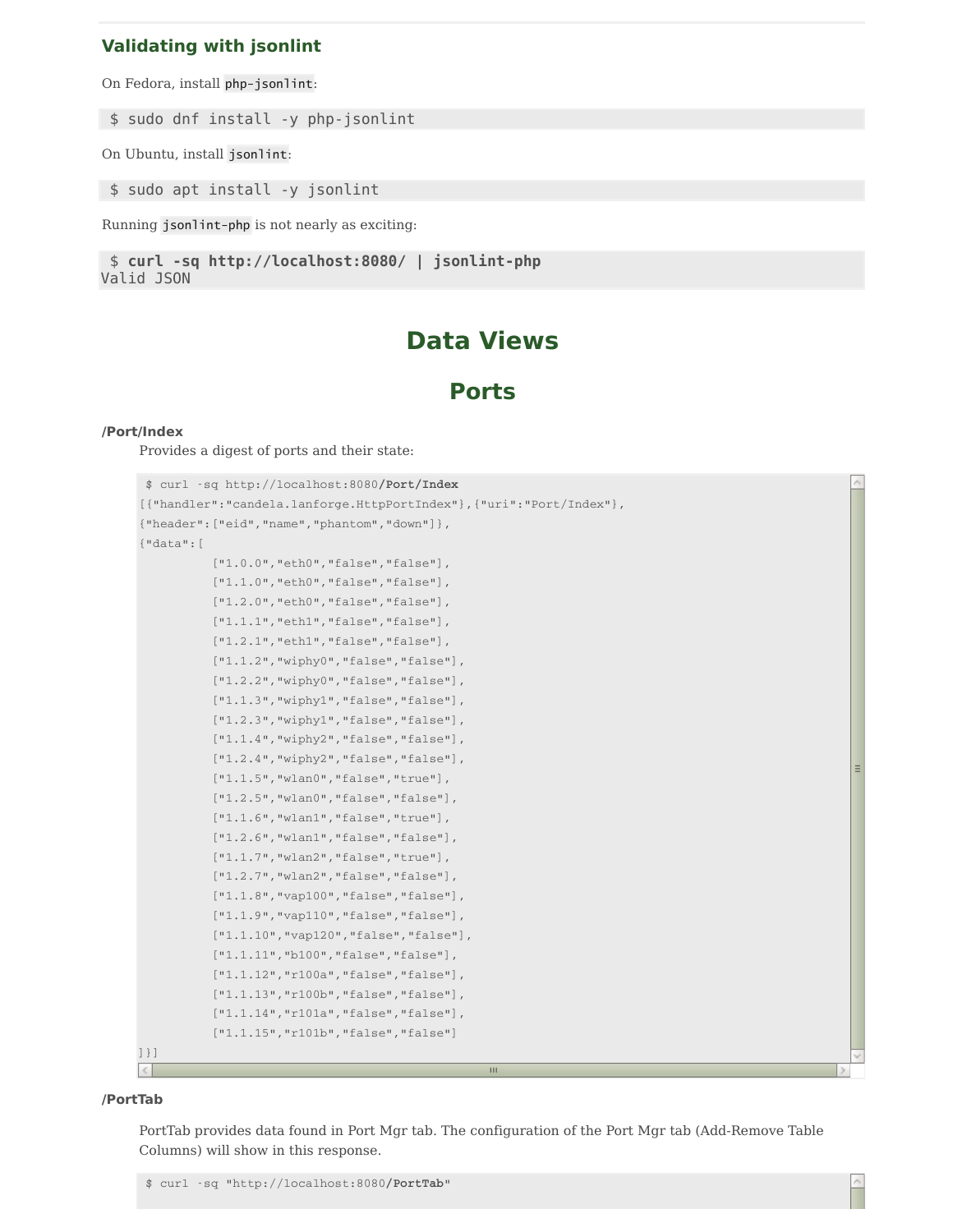```
[{"handler":"candela.lanforge.HttpPortTab"},
{"uri":"PortTab"},
{"header": ["Port","Phantom","Down","Parent Dev","Device","IP","RX Bytes","AP","Connections","SSID"
{"data":[["1.1.00","false","false","","eth0","192.168.100.26","4,097,857,554","","0","","192.168.100.1","00:90:0b:29:06:f8","109,695","340,974"],
  [11.1.01", "false", "false", "", "eth1", "10.26.1.1", "1,651,636,119,416", "","0", "","0.0.0.0", "00:90:0]["1.1.02","false","false","","wiphy0","0.0.0.0","3,217,297,499","","0","","0.0.0.0","00:0e:8e:4e
  ["1.1.03","false","false","","wiphy1","0.0.0.0.0","4,462,247,651","","0","","0.0.0.0.0","00:0e:8e:4e
  [11.1.04", "false", "false", "", "wiphy2", "0.0.0.0.0", "4,294,994,299", "", "0", "", "0.0.0.0", "00:0e:8e:3e
  ["1.1.05","false","true","wiphy0","wlan0","0.0.0.0","0","Not-Associated","0","","0.0.0.0","00:0e:8e:4e:5a:56","0","0"],
  [11.1.06", "false", "true", "wiphy1", "wlan1", "0.0.0.0", "0", "Not-Associated", "0", "", "0.0.0.0", "00:0e
  ["1.1.11","false","false","","b100","10.26.4.1","9,128,638,764","","0","","0.0.0.0","00:0e:8e:c9:6f:5b","0","0"],
  ["1.1.12","false","false","r100b","r100a","0.0.0.0","850,541,375,484","","0","","0.0.0.0.0","a6:95
  ["1.1.13","false","false","r100a","r100b","10.26.4.13","845,854,312,922","","0","","10.26.4.1","
  ["1.1.14","false","false","r101b","r101a","0.0.0.0.0","845,854,004,368","","0","","0.0.0.0.0","62:e7
  ["1.1.15","false","false","r101a","r101b","10.26.4.14","850,541,680,988","","0","","10.26.4.1","
  ["1.2.0","false","false","","eth0","192.168.100.42","1,285,507,529","","0","","192.168.100.1","00:90:0b:40:64:c6","5,331","85,739"],
  ["1.2.1","false","","eth1","10.26.1.2","11,741,736,214","","0","","10.26.1.1","00:90:0b:
  ["1.2.2","false","false","","wiphy0","0.0.0.0","656,227,422,653","","0","","0.0.0.0.0","00:0e:8e:4
  ["1.2.3","false","false","","wiphy1","0.0.0.0","591,417,884,328","","0","","0.0.0.0","00:0e:8e:4
  ["1.2.4","false","false","","wiphy2","0.0.0.0","564,127,688,199","","0","","0.0.0.0","00:0e:8e:4
  [11.1.07", "false", "true", "wiphy2", "wlan2", "0.0.0.0.0", "0", "Not-Associated", "0", "", "0.0.0.0", "00:0e:
  ["1.1.08","false","false","wiphy0","vap100","0.0.0.0","3,071,654,503","","0","jedtest-40","0.0.0.0","00:0e:8e:ef:49:56","0","0"],
  [11.1.09", "false", "false", "wiphy1", "vap110", "0.0.0.0", "3,071,656,850", "", "0", "jedtest-36", "0.0.0
  ["1.1.10","false","false","wiphy2","vap120","0.0.0.0","3,071,657,075","","0","jedtest-44","0.0.0.0","00:0e:8e:c9:6f:5b","0","0"],
  [11.2.5","false","false","wiphy0","wlan0","10.26.4.12","548,247,399,423","00:0E:8E:EF:49:56","9"
  ["1.2.6","false","false","wiphy1","wlan1","10.26.4.11","548,246,490,732","00:0E:8E:D1:B1:91","12
  ["1.2.7","false","false","wiphy2","wlan2","10.26.4.10","548,245,803,601","00:0E:8E:C9:6F:5B","9","jedtest-44","10.26.4.1","00:0e:8e:43:37:63","0","0"]
]}]
\vert \leq \vert\mathbf{m}\rightarrow
```
#### **/Port/Calc**

The path provides port calculations similar to the Port Calculations window. It requires one or more EID parameters. You can specify the eids as a comma separated list: ?eid=1.2.3,1.2.4 or a series of query parameters: ?eid=1.2.3&eid=1.2.4

```
curl -sq "http://localhost:8080/Port/Calc?eid=1.1.15"
[{"handler":"candela.lanforge.HttpPortTabSsData"},
{"uri":"Port/Calc"},
{"1.1.15":
  {"TimeStamp":"1493767726537",
  "Name":"r101b",
  "EID":"1.1.15",
  "Resource":"jedtest",
  "tx_pkts":"48631077",
  "rx_pkts":"48697662",
  "tx_bytes":"845854005290",
  "rx_bytes":"850541798136",
  "tx_errors":"0",
  "rx_errors":"0",
  "tx_dropped":"0",
  "rx_dropped_pkts":"0",
  "rx_multicast":"0",
  "rx_collisions":"0",
  "rx_length":"0",
  "rx_overrun":"0",
  "rx_crc":"0",
  "rx_frame":"0",
  "rx_fifo":"0",
  "rx_missed":"0",
  "tx_aborted":"0",
```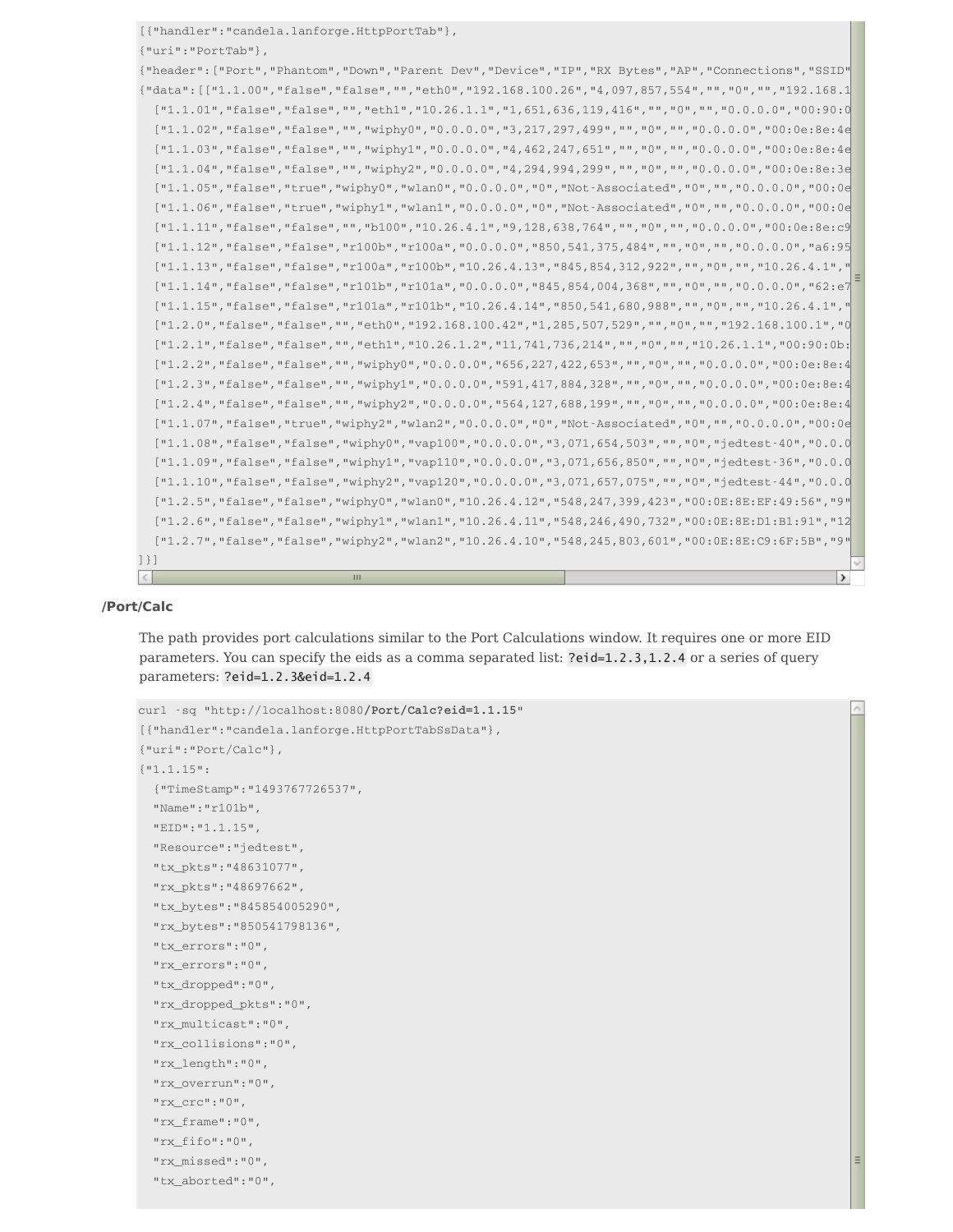```
"tx_carrier":"0",
 "tx_fifo":"0",
 "tx_heartbeat":"0",
 "tx_window":"0",
 "rx_signal":"0",
 "link_speed":"10000000000",
 "rx_link_speed":"10000000000",
 "frequency":"0",
 "portal_login_ok":"0",
 "portal_login_fail":"0",
 "portal_logout_ok":"0",
 "portal_logout_fail":"0",
 "dhcp_neg_ms":"1699",
 "conn_count":"0",
 "last_conn_ms":"0",
 "connect_duration_us":"0",
 "disconn_duration_us":"0",
 "anqp_duration_us":"0",
 "4way_duration_us":"01493767729321"}
}]
```
## **Connections**

Layer-3 information is organized in a similar way.

#### **/Layer3/Index**

This path provides a digest of layer 3 connections and their status.

```
$ curl -sq 'http://localhost:8080/Layer3/Index'
[{"handler":"candela.lanforge.HttpLayer3Index"},
{"uri":"Layer3/Index"},
{"header":["Eid","Name","State","EidA","EidB"]},
{"data":[
 ["2.1","u-e1-w0","Stopped","1.2.5.2","1.2.1.1"],
 ["3.1","u-e1-w1","Stopped","1.2.6.4","1.2.1.3"],
 ["4.1","u-e1-w2","Stopped","1.2.7.6","1.2.1.5"],
 ["7.1","test-rr-10G","Stopped","1.1.15.12","1.1.13.11"]
]}]
\left| \mathcal{L} \right|Ш
```
#### **/Layer3/Calc**

This path provides data similar to the Layer-3 Calculations window. Notice that the pattern of the EID for connections is ordered as [CX\_INDEX].[TYPE], unlike ports that are identified like [SHELF].[RESOURCE]. [PORT\_INDEX] This [TYPE] identifier should correspond to the end of the EID for endpoints, which are [SHELF].[RESOURCE].[PORT\_INDEX].[ENDPOINT\_INDEX].[TYPE]. The following example queries endpoint data for two connections, 2.1 and 4.1:

```
$ curl -sq "http://localhost:8080/Layer3/Calc?eid=2.1,4.1"
[{"handler":"candela.lanforge.HttpLayer3TabSsData"},
{"uri":"Layer3/Calc"},
{"header":[
"TimeStamp","Name","EID","CX·Name","IS_RUNNING","tx_rate","bps_tx_rate_3s","rx_rate","bps_rx_rat|
]},
{
"2.1":{
"tx_data":[
 "1493770429164", "u-e1-w0-A", "1.2.1.1.1", "u-e1-w0", "false", "9990794", "10010814", "52973", "5307
\cdot"rx_data":[
```